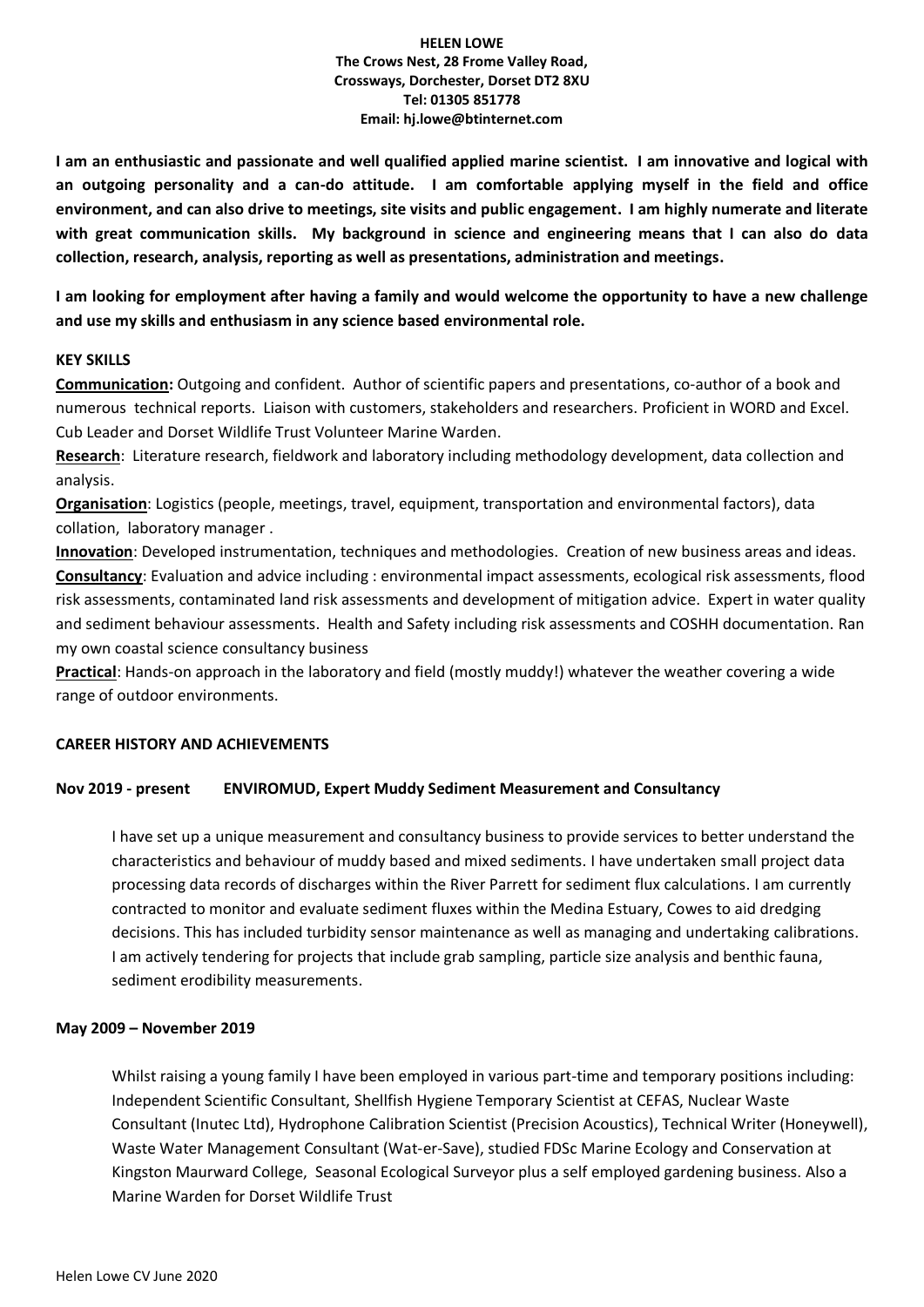## **April 2004 - May 2009 Specialist Water Scientist; Such Salinger Peters Ltd, Winfrith, Dorset**

I was a scientific expert within a small consulting engineering firm dealing with drainage and design. I provided environmental impact and contamination assessments for design projects. My work regularly included analysis of data, reporting and liaison with customers and stakeholders. I developed a new business area in ecological assessment and mitigation. I also headed and ran a new business sector, AQUAMUD, providing consultancy in muddy sediment transport and environmental impacts. My work also included waste water and SuDS evaluations, sediment transport studies and site investigations.

# **Nov 1999 - April 2004 Marine Scientist; QinetiQ, Winfrith, Dorset**

I carried out MOD and commercial research in coastal oceanography including data searches, environmental impact assessments, field data collection, data analysis and technical reporting. I was a Laboratory Manager with health and safety responsibilities including risk assessments, COSHH records and VDU assessments. variety of projects including investigative oceanographic measurements on beaches for MOD applications, nanochemistry, development of a sonochemical reactor for water purification, fibre optics and evaluation of sensors. My work also included business support including market research, proposal writing and business development.

# **June 1990 – April 1999 Marine Research Scientist; H R Wallingford Ltd, Wallingford, Oxon**

I carried out high level commercial and academic research into muddy marine sediments. This involved planning, supervising and executing field data collection campaigns to research muddy sediment erosion, consolidation, engineering properties and morphology. I developed and used a new and novel field instrument (SedErode) and deployed it on muddy substrates in the field including estuaries, ports and shelf seas. In addition I carried out laboratory based sedimentological investigations. My work involved writing a wide range of technical reports and scientific papers and delivering scientific presentations in UK and internationally. In addition I was co-author of a book 'Dynamics of Estuarine Muds – A Manual for Practical Applications'. I also provided business support including writing proposals and project management.

## **Oct 1988 - June1990 Oceanographer;** Sir William Halcrow and Partners Ltd (now Jacobs) Swindon

I provided oceanographic expertise into a wide variety of engineering consultancy projects including water quality assessments and numerical modelling. I was also a site engineer on dredging and reclamation project including witnessing, hydrographic measurements, progress assessment and reporting.

## **EDUCATION AND PROFESSIONAL STATUS**

| 2017 | Kingston Maurward College/ Bournemouth University<br><b>BSc Marine Ecology and Conservation</b> (3 units - Marine Ecology, Marine Environmental<br>Science, Conservation – with distinctions). Also statistics SPSS package and analysis. |
|------|-------------------------------------------------------------------------------------------------------------------------------------------------------------------------------------------------------------------------------------------|
| 2006 | Chartered Marine Scientist, MIMarEST (Member of the Institute of Marine Engineering,<br>Science and Technology)                                                                                                                           |
| 1988 | University of Southampton: M.Sc.Oceanography                                                                                                                                                                                              |
| 1987 | University of Southampton: B.Sc. Hons. Chemistry with Oceanography                                                                                                                                                                        |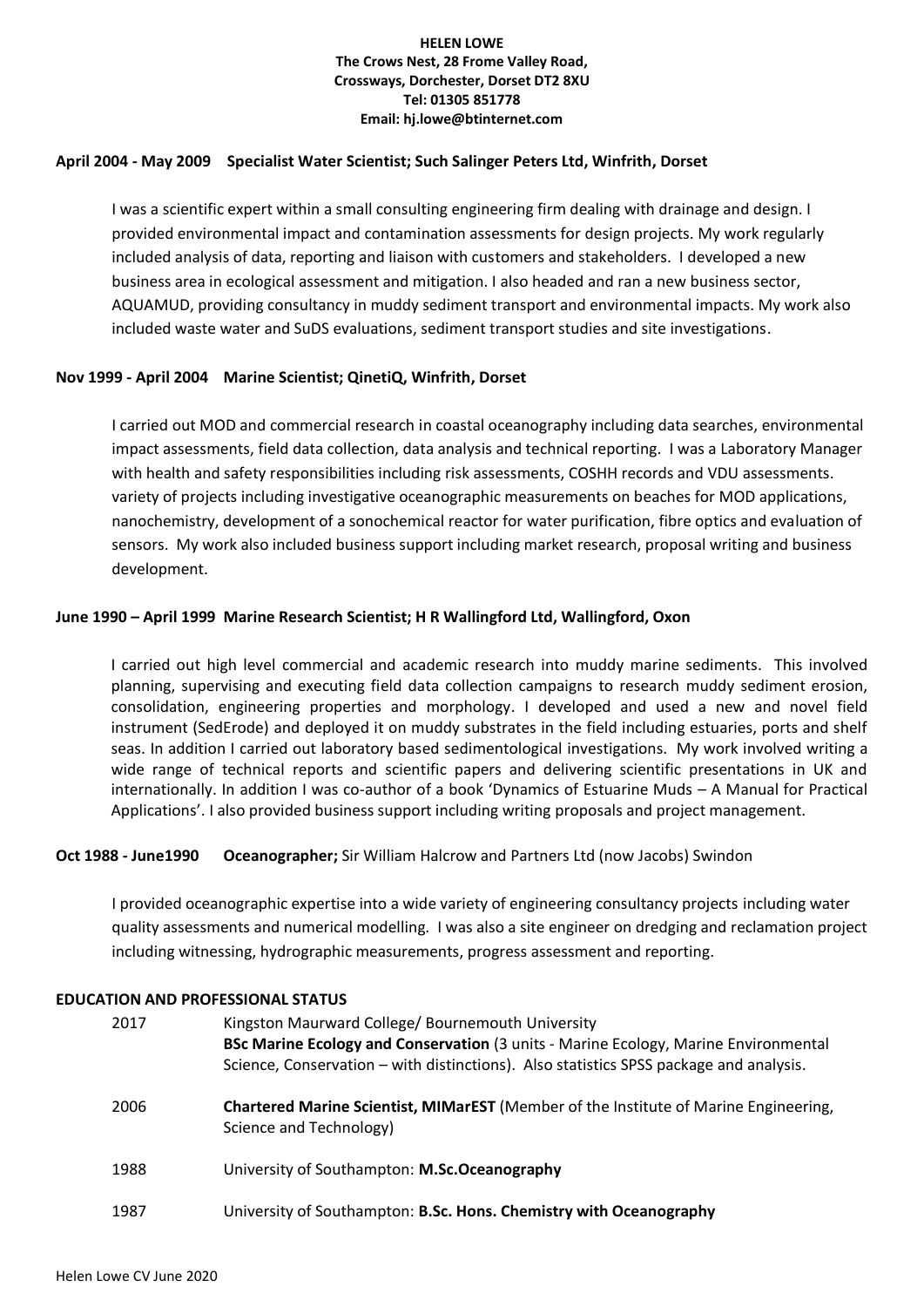| 1984<br>1995 | A-Levels: Nuffield Chemistry (grade A), S.M.P. Mathematics (grade B), Biology (grade B)<br>A-level: Physics (grade B, Evening Class)   |
|--------------|----------------------------------------------------------------------------------------------------------------------------------------|
| 1982         | O-levels: English Literature, English Language, French, History, Geography, Physics with<br>Chemistry, Biology, Additional Mathematics |
| 1981         | <b>O-level:</b> S.M.P. Mathematics                                                                                                     |

## **RELEVANT COURSES AND CPD**

Report Writing, Presentation Skills, Technical Report Writing , Health and Safety Trained - Risk Assessment, Display Screen Assessors, Manual Handling, Hazards at Work, Intellectual Property Rights. Cetacean and Seabird Identification, Sea Shore Surveys. Numerous technical and business training courses.

## **INTERESTS**

Enjoy most sports, outdoor life, walking, camping, exploring, Dorset Wildlife Trust Marine Warden, Assistant Cub Leader. BSAC Diver, former County Hockey player, Regional Ladies Rugby player. Historical Cookery, Gardening.

#### **REFERENCES**

Dr Rob Nunny, Sedimentation Consultant Ambios Ltd, 1 Hexton Road, Glastonbury, Somerset BA6 8HL 07977 129028 [robnunny@ambios.net](mailto:robnunny@ambios.net) [robnunny@hotmail.com](mailto:robnunny@hotmail.com)

Julie Hatcher, Marine Awareness Officer, Dorset Wildlife Trust, Fine Foundation Wild Seas Centre, Kimmeridge, Wareham, Dorset BH20 5PE 01929 481044 [JHatcher@dorsetwildlifetrust.org.uk](mailto:JHatcher@dorsetwildlifetrust.org.uk)

Jim Peters, Managing Director, Such Salinger Peters Consultancy Ltd, Dean Park Court, 8-10 Dean Park Crescent, Bournemouth, Dorset BH1 1HL 01202 293213 [jim.peters@sspconsulting.co.uk](mailto:jim.peters@sspconsulting.co.uk)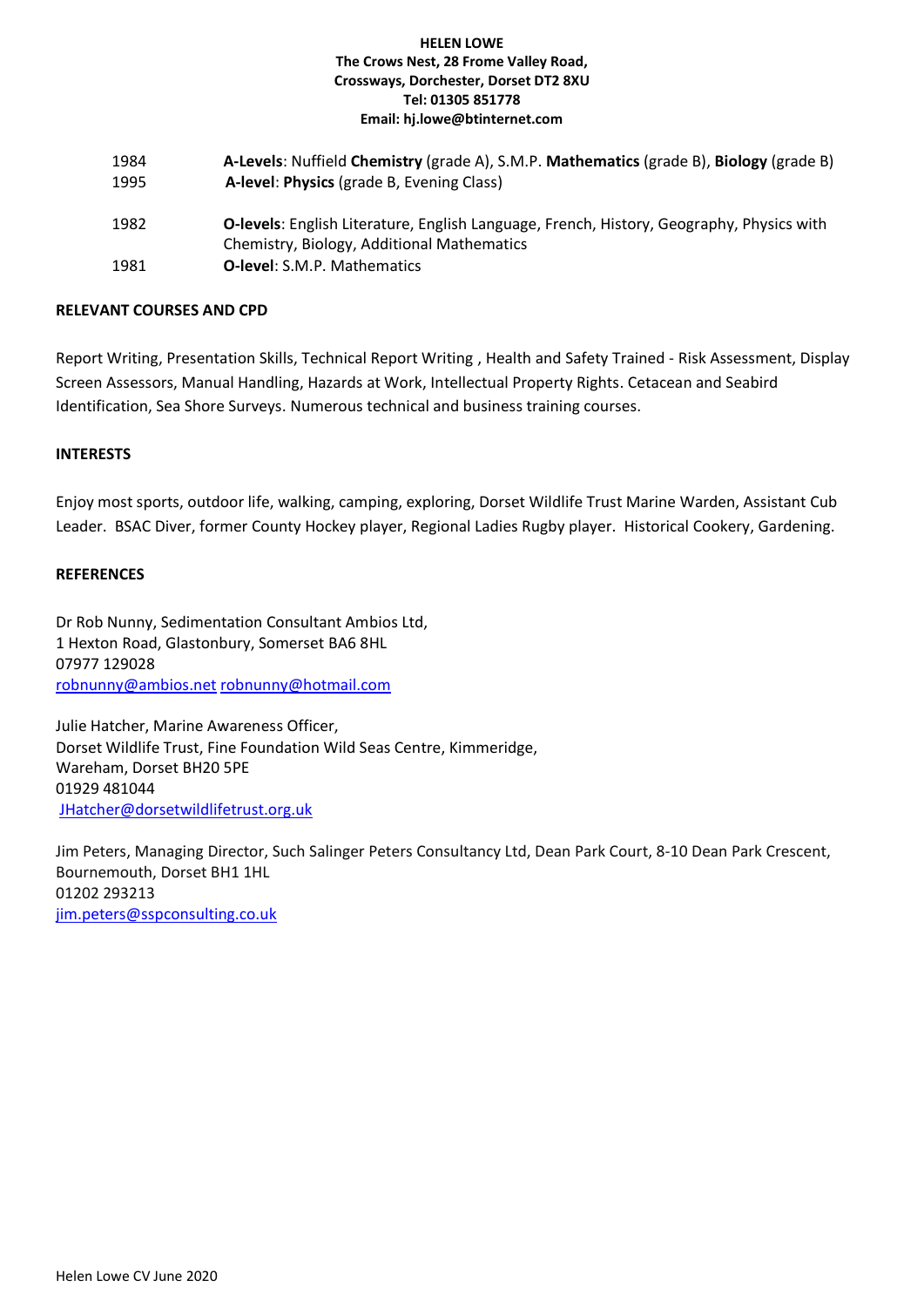#### **SELECTED PAPERS AND REPORTS**

**Please note that I have published papers under MITCHENER (maiden name to 1989 and again 1996 to 1999), WILLIAMSON (1989 -1996) and LOWE (from October 1999)**

### **Text Book**:

R J S Whitehouse, R L Soulsby, W Roberts H J Mitchener - 'Dynamics of Estuarine Muds - A Manual for Practical Applications'. HR Wallingford Ltd. and Thomas Telford, 2000, London, UK. ISBN 0-7277-2864-4.

#### **Key Papers and Reports:**

Mitchener H.J., Gallaher A., 'Development of a novel approach of a sonchemical reactor for the breakdown of contaminants in water', QinetiQ technical report, March 2003.

Mitchener H.J, Scott J., "Regional Oceanography of Freshwater Influence – for Commercial and Naval Applications". QinetiQ report.

Mitchener H. J. and O'Brien D J. "Seasonal Erodibility and Properties of Mudflat Sediments in a Macrotidal Estuary, Peterstone Wentlooge, Cardiff, UK."(2001).

Whitehouse, R.J.S., Bassoullet, P., Dyer, K.R., Mitchener, H.J., Roberts, W. (2000) "The influence of bedforms on flow and sediment transport over mudflats." Continental Shelf Research 20 (2000) pp 1099-1124.

Christie, M.C., Dyer, K.R., Blanchard, G., Cramp, A., Mitchener, H.J., Paterson, D.M. (2000) "Temporal and spatial distribution of moisture and organic contents across a macro-tidal mudflat." Continental Shelf Research 20 (2000) pp 1219-1241.

Tolhurst, T.J., Black, K.S., Paterson, D.M., Mitchener, H.J., Termat, R., Shayler, S.A. (2000) "A comparison and measurement standardisation of four in situ devices for determining the erosion shear stress of intertidal sediments." Continental Shelf Research 20 (2000).

Mitchener H.J, Whitehouse R.J.S, Soulsby R.L. and Lawford V.A. (1996). Estuarine Morphodynamics. Development of SedErode – Instrument for In-Situ Mud Erosion Measurements. HR Wallingford Report TR 17, October 1996.

Mitchener H.J. (1996). SedErode – Manual for Operation, Calibration and Data Analysis', HR Wallingford Report TR13, May 1996.

Damgaard J.S. and Mitchener H.J. (1997). River Bank Recession: Experiments on Non-Cohesive and Cohesive Banks. Paper being presented at the 3rrd International Conference on River Flood Hydraulics, Stellenbosch, South Africa, 5-7 November,1997.

Whitehouse R.J.S. and Mitchener H.J (1997). Observations of the Morphodynamic Behaviour of an Intertidal Mudflat at Different Timescales. Sedimentary Processes in the Intertidal Zone. Presented at a joint meeting of the Challenger Society for Marine Science and LISP, held at The Geological Society, Burlington House, London, 27-28 February 1997.

Mitchener H.J., Torfs H. and Whitehouse R.J.S. (1996). Erosion of Mud/Sand Mixtures. Journal of Coastal Engineering, Vol. 29, pp1-25.

Torfs H., Mitchener H.J., Huysentruyt H. and Toorman E. (1996). Settling and Consolidation of Mud/Sand Mixtures. Journal of Coastal Engineering, Vol. 29, pp27-45.

Williamson, H.J. and Ockenden M.C. (1996). ISIS: An Instrument for Measuring Erosion Shear Stress In-Situ. Journal of Estuarine, Coastal and Shelf Science, Vol. 42, pp1-18.

Torfs H., Williamson H.J., Huysentruyt H., (1995). Settling and Erosion Characteristics of Mud/Sand Mixtures. Coastal Dynamics '95. International Conference on Coastal Research in terms of Large Scale Experiments. September 4-8,1995, Gdansk, Poland.

Williamson, H.J. and Ockenden, M.C. (1993). Laboratory and field investigations of mud and sand mixtures. Advances in Hydro-Science and Engineering, Vol. 1, Sam S.Y. Wang (ed.), pp.622-629.